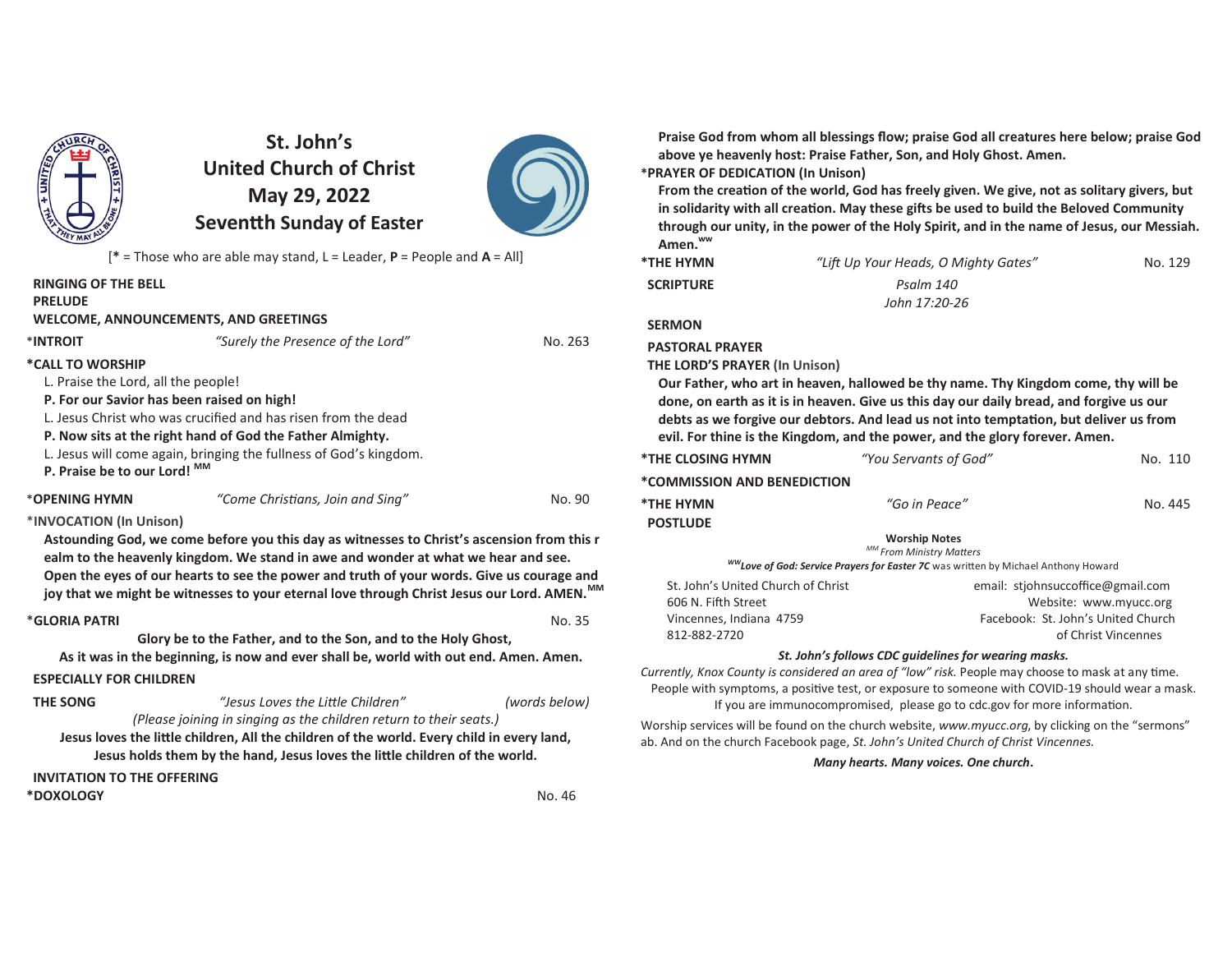

- Continuing Prayer Requests: Kennedy Alexander, Marge Beamon, Don Osborne, Jr., Betty **Meyer, Mark Lange, Bruce Deckard, Nora Grabbe (Friend of Janet Daniels), Roberta Meyers (Jake Alexander Mom.)**
- · **For the silent trials and struggles everyone is carrying lets include all in our prayers.**
- · **Ruth Witsman** passed on Thursday , May 5th. Please keep Ed and the rest of family in your prayers. To send cards to Ed: 5166 E Wheatland Road, Vincennes
- · Prayer for a friend of Brenda Fillingim's infant daughter, Libbi Grace Stevenson , she is doing much better this week, Her lungs have cleared and plans are to take her off the ECMO today! Prayers are working!
- Additional prayers for Kennedy Alexander and the Alexander family. Kelly writes, We are headed to New York City this weekend. She is having a back surgery this summer with the best doctor in the country. This is hopefully our last surgery! On June 2 she will be placed on a halo traction and will be in that for 6 weeks. The back surgery will be broken up into 2  $\,$ surgeries. The first is July 14 and the second July 21 if everything goes well and she tolerates. Then she will be discharged and will have to stick around for a week. So we will be there all summer. Jake and I are going to switch off and take turns. So prayers not only for Kennedy but for safe travels and Korbin as well.

Don't forget to sign up for Summer Special Music! Sheet is on hallway bulletin board. Looking forward to seeing everyone's talents!

Tyler Craig Watts graduated May 14, 2022 from the Indiana School of Dentistry. His honors and awards are: American Association of Oral and  $\ominus$  Maxillofacial Surgeons Dental Implant Student Award, Academy of

Osseointegration and International Congress Of Oral Implantologists Pre-doctoral Student Achievement Award. Tyler plans to continue his education for 1 more year in New Jersey. Tyler is the son of UCC members, Michael and Betty Lankford. He is also the son of Craig and Lucy Watts, Hartsburg, Missouri.

*If we have any High School or College graduates in our church family we would like to recognize them . Please turn in their name and school information to the office.* 

# **Addresses for Shut-ins and Others**



**Norma Meyer,** Colonial Assisted Living, Room 142, 1622 S Hart Street Road, Vincennes, IN 47591

**Kenny Kixmiller,** Freelandville Community Home, 310 W. Carlisle Street, Freelandville, IN 47535

**Betty Meyer**, Bridgepoint Health Campus, - 1900 College Ave, Room 508, Vincennes IN 47591

**Joy Tooley,** Willow Manor, - 3801 Old Bruceville Road, Vincennes, IN 47591**Leona Conway,** Willow Manor, -3801 Old Bruceville Road, Vincennes, IN 47591

**John and Patty Jackson,** The Villages at Oak Ridge, - 1694 Troy Road, Room. 511 Washington, IN 47501

**Kathryn Cole, Jean Wells** Lodge of the Wabash, 723 Ramsey Road, Vincennes, IN 47591 (Room number is not required).

**Donna Cullison,** c/o Heritage Center Memory Care Unit, Room 313, 1201 West Buena Vista Road,Evansville, IN 47710

**Marge Beamon,** Gentlecare, 1202 N 16th, Vincennes IN 47591, Rm 19

**Home Etta Snyder Kennedy AlexanderRobin RootBruce Deckard**

**If you have a caregiving need such as a hospital stay, a visit or desire communion, please contact the church office, Janet Goodman (chairman of Caregivers) or any caregiver listed below. We would appreciate your help and want to make sure everyone is blessed by St. John's when you need it! St. John's UCC Caregivers**- **Ed and Brenda Cummings, Cindy Deckard, Connie and Dan Coulter, Peggy Meyer, Ray Pieper, Terry and Janet Goodman, Lonny Vieck, Larry and Betsy Marchino.** 

# A NEW LITTLE JEDI IS ON THE WAY

*Join us for Hannah Shields Baby Shower: June 18, 2022 at 2pmST, John's UCC* 

*RSVP to Janesa Meeks 812-891-0018*

Service of Ordination of Lee **Reberger Jr.** St. John's UCC , 3456 E State Rd. 42, Center Point, IN 47840Sunday, June, 12 at 5pm. Reception meal following